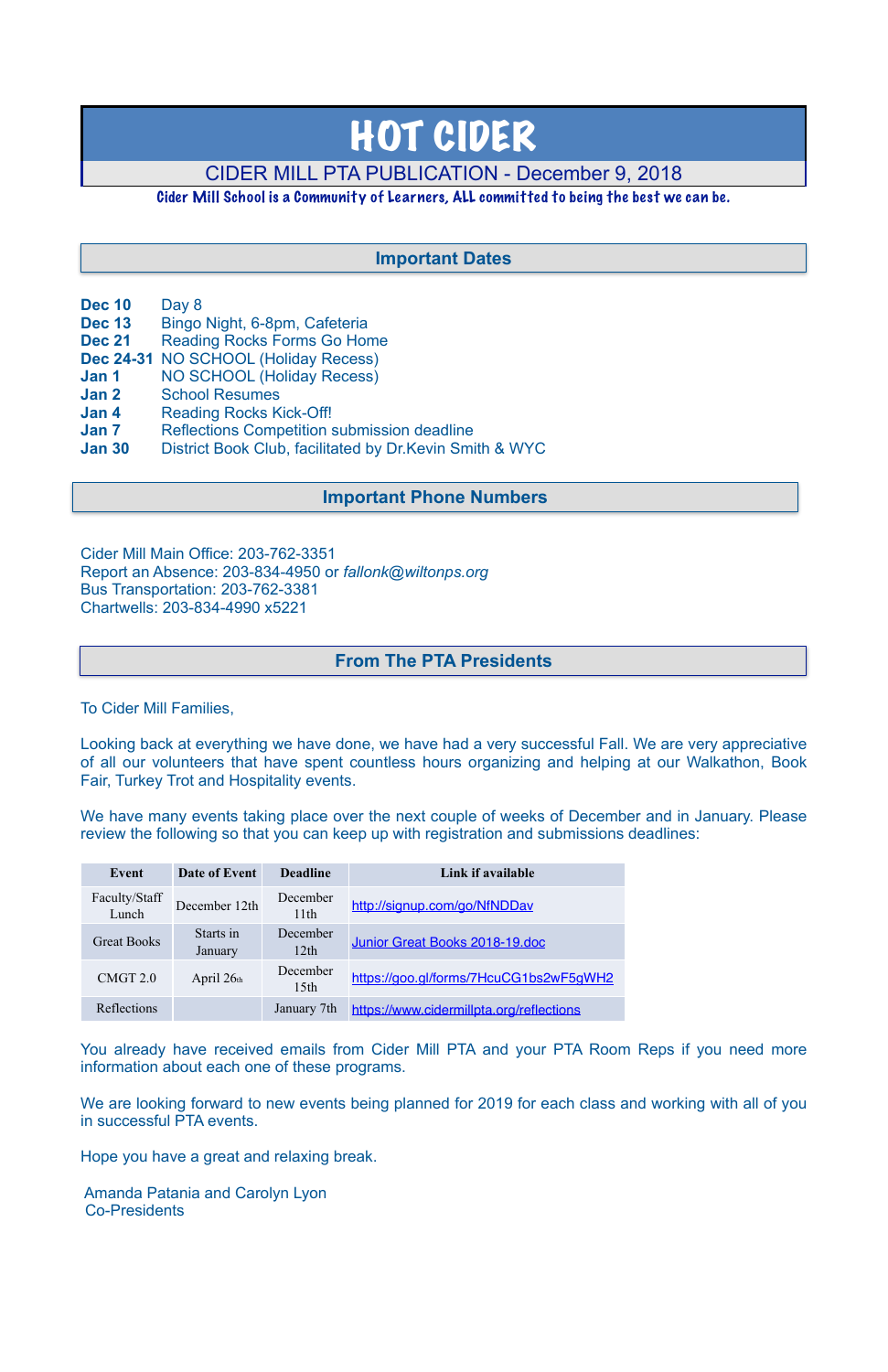#### **"Reading Rocks!"~ Pledge Forms coming home by December 21st**

Wilton Education Foundation's (WEF's) very successful "Reading Rocks!" program is back for its 8th year! "Reading Rocks!" is a fun, non-competitive Read-A-Thon type fundraiser for students in Pre-K to 5th grades. Over the seven years of this event, "Reading Rocks!" has raised more than \$275,000 for our Wilton Public Schools!! This year, with your support, we hope to attain 100% student participation. "Reading Rocks!" pledge forms will be sent home with students by [Friday, December 21st.](x-apple-data-detectors://13) Not only does this program help students celebrate literacy, but there are great prizes too, including an iPad\*, Kindle Fires and more!! \*win an iPad or a gift card of equivalent value to the Apple Store. For questions please contact Kiki Cross at [kcross106@gmail.com](mailto:kcross106@gmail.com) or Jen Carvajal at [jencarv@hotmail.com.](mailto:jencarv@hotmail.com) Many thanks to the Stroup family for generously sponsoring "Reading Rocks!".

#### **Reflections Competition ~ submission deadline January 7, 2019**

We are pleased to announce two new district-wide book clubs (K-5 and 6-12) on one of our favorite books "How to Raise an Adult: Break Free of the Overparenting Trap and Prepare Your Kid for Success" by Julie Lythcott-Haimes. Heard about the book and been wanting to read it? Have you read it and would love to discuss? Now is your chance! Book Club for parents of children K-5 will be [on Wednesday,](x-apple-data-detectors://0) [January 30th at 10 AM](x-apple-data-detectors://0) at Comstock Community Center. Space is limited to 20 people and registration is required (link below). Now is the time to start reading! The discussion will be facilitated by Dr. Kevin Smith and Wilton Youth Council. Sponsored by Wilton Public Schools, Wilton Youth Council, Miller-Driscoll and Cider Mill PTAs. [RaiseAnAdultWiltonKto5.eventbrite.com](http://raiseanadultwiltonkto5.eventbrite.com/)

The Cider Mill PTA is currently accepting submissions for the PTA Reflections Competition. This year's theme is "Heroes Around Me." Students may submit entries in one or more of the following arts categories: Visual Arts, Photograph, Musical Competition, Dance Choreography, Literature and Film Production. There is also a Special Artists division. Winners in each category will move forward to the state level competition. Entries should be left in the Reflections bin outside the Cider Mill office by [January 7, 2019](x-apple-data-detectors://7) with a fully completed entry form to be eligible for submission. For entry forms and rules

please see the Cider Mill PTA Website: <https://www.cidermillpta.org/reflections>.

#### **District Book club facilitated by Dr. Kevin Smith and WYC~ Wednesday, January 30@10am Comstock Community Center**

#### **CM Participating in Crayola ColorCycle Program**

Cider Mill is now participating in Crayola's ColorCycle program. All you need to do is bring in your used/ dried markers, dry erase markers and highlighters (all brands will be accepted) to school and drop them off in the collection box by the art rooms or in the LLC. We ship them off to Crayola where they recycle them.

#### **PTA Committee Chairs Needed ~ We Need You!**

The PTA is still in need of chairs for the important Committees listed below.

Nominating - Most of the work has been done for this school year. Easy position to complete from home.

Turnover Shop - They donate a huge amount of money to your school's PTA (last year \$45,000). The commitment is only 3 1/2 hours, once a month.

Please contact Amanda Patania, <u>amanda patania@yahoo.com</u> or Carolyn Lyon, [carolynlyon@optonline.net](mailto:carolynlyon@optonline.net) if interested in any of these positions.

#### **Join the PTA ~ We Need Your Support!**

Join the PTA and gain access to our Mobile Directory! Get instant access when you join – no waiting, easy updates to address or phone number changes throughout the year! Join here, and use the code - 'wilton' [https://mobilearq.com/schooldirectory/school\\_directory\\_parent\\_register.html](https://mobilearq.com/schooldirectory/school_directory_parent_register.html)  Parents please update your profiles to include email and cell phone numbers! One easy spot to register for all your kids' PTAs and make a donation at the same time! Questions? Email our Directory Chair Jennifer Wulff [jen@presto.org](mailto:jen@presto.org) (Please add support@mobilearg.com to your address book to ensure delivery of the confirmation email with temporary auto-login link.)

## **School News**

# **Ongoing School News**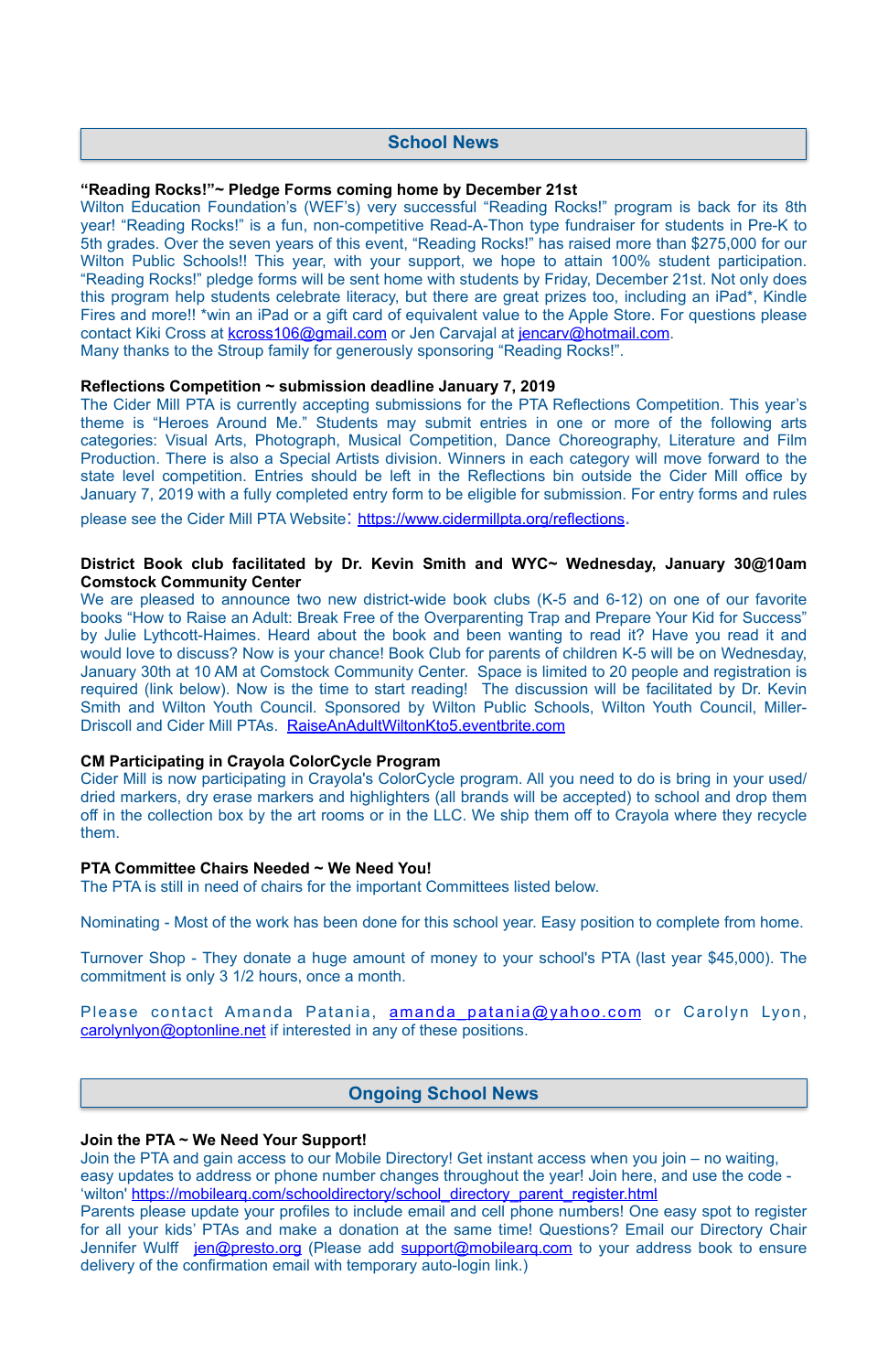#### **Get Your CM Spiritwear**

Spirit Wear (also known as House shirts) can be purchased at any time throughout the year on the Cider Mill PTA site: cidermillpta.org, Your order will be delivered to your student's class within two days.

#### **Cider Mill School Store**

We are looking for parent volunteers to work in the Cider Mill School Store! The School Store is open during lunch on Mondays, Wednesdays, and Fridays. If you're interested in helping out, please email [CiderMillSchoolStore@gmail.com](mailto:CiderMillSchoolStore@gmail.com) to get onto our email volunteer list and to find out how to sign up for shifts throughout the school year!

The PTA has a group on Facebook called Cider Mill Parent Community. It is a place where the PTA can communicate to parents, and also where parents can communicate with one another. Please check it out by clicking here: [Cider Mill Parent Community](https://www.facebook.com/groups/1168962513117647/)

## **Find Us on Facebook!**

Visit <http://www.stopandshop.com/aplus>and scroll down to the center of the page to select REGISTER YOUR CARD from the red box on the right marked FOR CUSTOMERS

#### **Stop and Shop Rewards Program**

- Use your registered Stop & Shop Card each time you shop at Stop & Shop, and you will earn CASH for our school. You can track the number of points you are earning for our school by checking your grocery receipt.
- At the end of each month, your points are calculated and converted to CASH rewards for our school. These CASH rewards are updated monthly on the Giant A+ website beginning in November.
- After the last day of the 2018 program, these same conversions are performed and the final school account total is posted.
- Our school will receive one CASH awards check at the end of the program and can use this cash for any of our educational needs.

CIDER MILL SCHOOL – (**ID#: 40341**) has the opportunity to participate and earn CASH from A+ School Rewards, a great fundraising program run through our local Stop & Shop!

There are two L&F locations in Cider Mill. One is at the doorway where you go to the playground, on the high school side (Cannondale). The other is by the front door on the far side of the bus loop (Kent). You or your child can check these locations for lost items. At the end of each season, the unclaimed items are donated to the Turnover Shop with proceeds going to the Cider Mill PTA. Contact Amanda Mitchell with questions, at [amandaNmitchell@gmail.com](mailto:amandaNmitchell@gmail.com).

#### **To participate:**

#### **To earn points:**

Collect box tops to help Cider Mill raise money! Be sure to collect your box tops and submit them to your class teacher. Visit <http://www.boxtops4education.com/> to learn more about the program. Contact Box Top Chair, Heather Mroz at [heathermm@optonline.net](mailto:heathermm@optonline.net) if you have any questions.

Next meetings are on Monday, [December 17th](x-apple-data-detectors://3) and [January 28th from 10-11:30,](x-apple-data-detectors://4) G&B Cultural Center, 49 New Street, Wilton. For more information contact Beth at 203-984-0123 or beth44es@gmail.com, Vanessa at 203 970-4130 or [eliasvanessa5@gmail.com](mailto:eliasvanessa5@gmail.com).

## **Lost and Found ~ Bus Depot**

Please visit <http://wiltonslostproperty.blogspot.com/>to view lost property found on the school buses.

## **Lost and Found ~ Cider Mill**

#### **Box Tops**

**NAMI - CAN ~Monday's December 17th and January 28th, 10-11:30am, G&B cultural Center**  Are you stressed about the upcoming holidays? Do you worry about needing to hide or explain your child's behavior to extended family and friends? Does the break in routine and hectic time cause behavioral changes in your child? The National Alliance on Mental Illness (NAMI) Child and Adolescent Network (CAN) is a Support Group for parents of children with behavioral, emotional and mental health issues. The meeting is free, confidential, safe and led by trained volunteer facilitators who themselves have had personal experiences raising children with these concerns. Our meetings are a place to speak freely and be understood without embarrassment or the fear of being judged or treated differently. Parents come from Redding, Weston, Westport, Wilton and towns in the surrounding area.

#### **Community News**